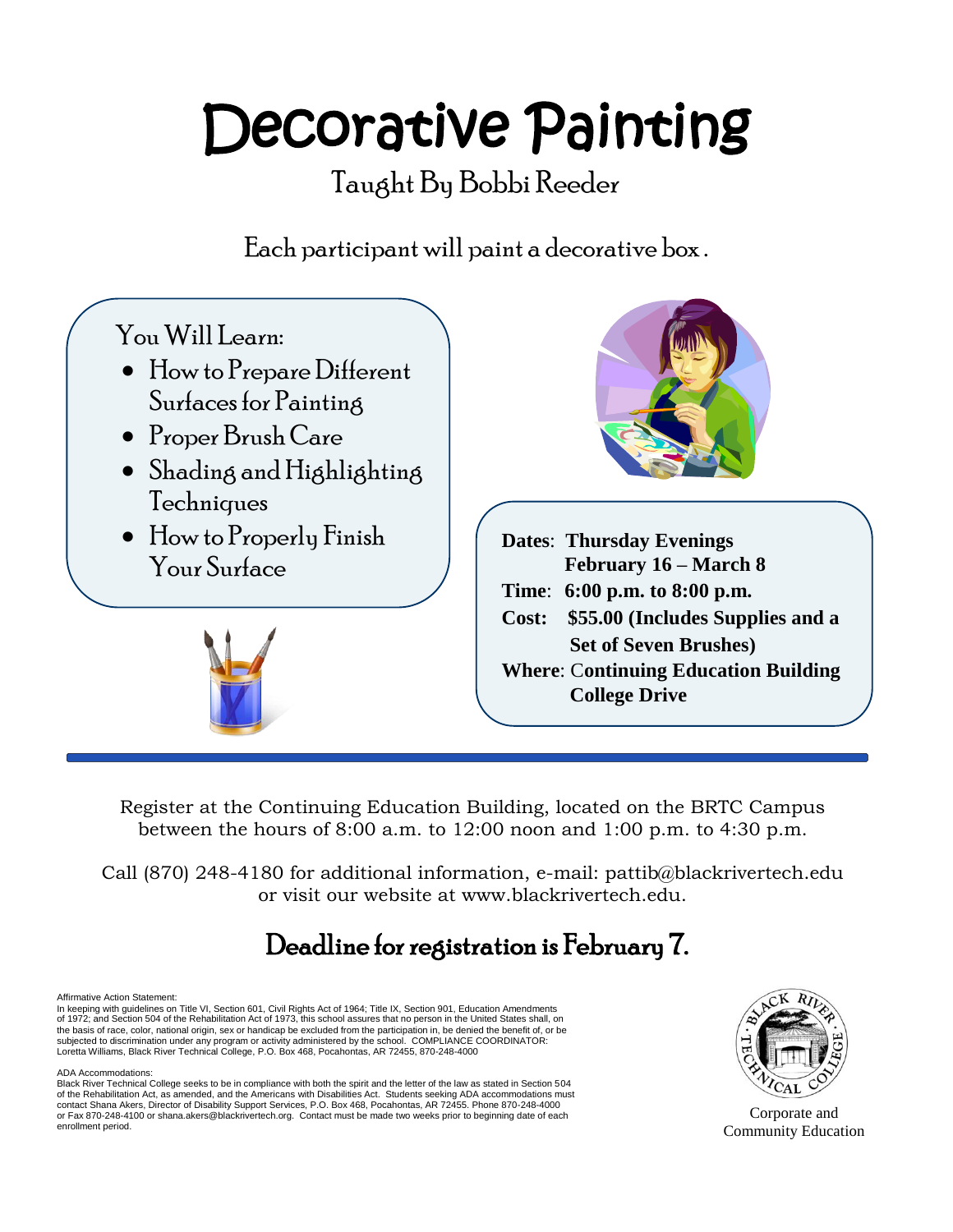### **Black River Technical College Corporate and Community Education** Registration Form

P.O. Box 468, Pocahontas, AR 72455 • (870)248-4180 • Fax (870) 892-1096

#### Please mail form and registration fee to the above address.

| Date: February 16, 2012                                                                     | Price: \$55.00 (Includes Supplies and a Set<br>of Seven Brushes) |
|---------------------------------------------------------------------------------------------|------------------------------------------------------------------|
| Course / Seminar Title: Decorative Painting                                                 |                                                                  |
| <b>Instructor: Bobbi Reeder</b>                                                             |                                                                  |
|                                                                                             |                                                                  |
|                                                                                             |                                                                  |
|                                                                                             | Sex: F<br>M                                                      |
|                                                                                             |                                                                  |
|                                                                                             |                                                                  |
| List any other classes / seminar topics you might be interested in attending (any subject): |                                                                  |
|                                                                                             |                                                                  |
|                                                                                             |                                                                  |
|                                                                                             |                                                                  |
| How did you hear about this class? _______ Newspaper ________ Flyer _______ Other           |                                                                  |

#### **Affirmative Action Statement**:

In keeping with guidelines on Title VI, Section 601, Civil Rights Act of 1964; Title IX, Section 901, Education Amendments of 1972; and Section 504 of the Rehabilitation Act of 1973, this school assures that no person in the United States shall, on the basis of race, color, national origin, sex or handicap be excluded from the participation in, be denied the benefit of, or be subjected to discrimination under any program or activity administered by the school. COMPLIANCE COORDINATOR: Loretta Williams, Black River Technical College, P.O. Box 468, Pocahontas, AR 72455, 870-248-4000.

#### **ADA Accommodations:**

Black River Technical College seeks to be in compliance with both the spirit and the letter of the law as stated in Section 504 of the Rehabilitation Act, as amended, and the Americans with Disabilities Act. Students seeking ADA accommodations must contact Shana Akers, Director of Disability Support Services, P.O. Box 468, Pocahontas, AR 72455. Phone 870-248-4000 ext. 4011 or Fax 870-248-4100 or shana.akers@blackrivertech.org. Contact must be made two weeks prior to beginning date of each enrollment period.